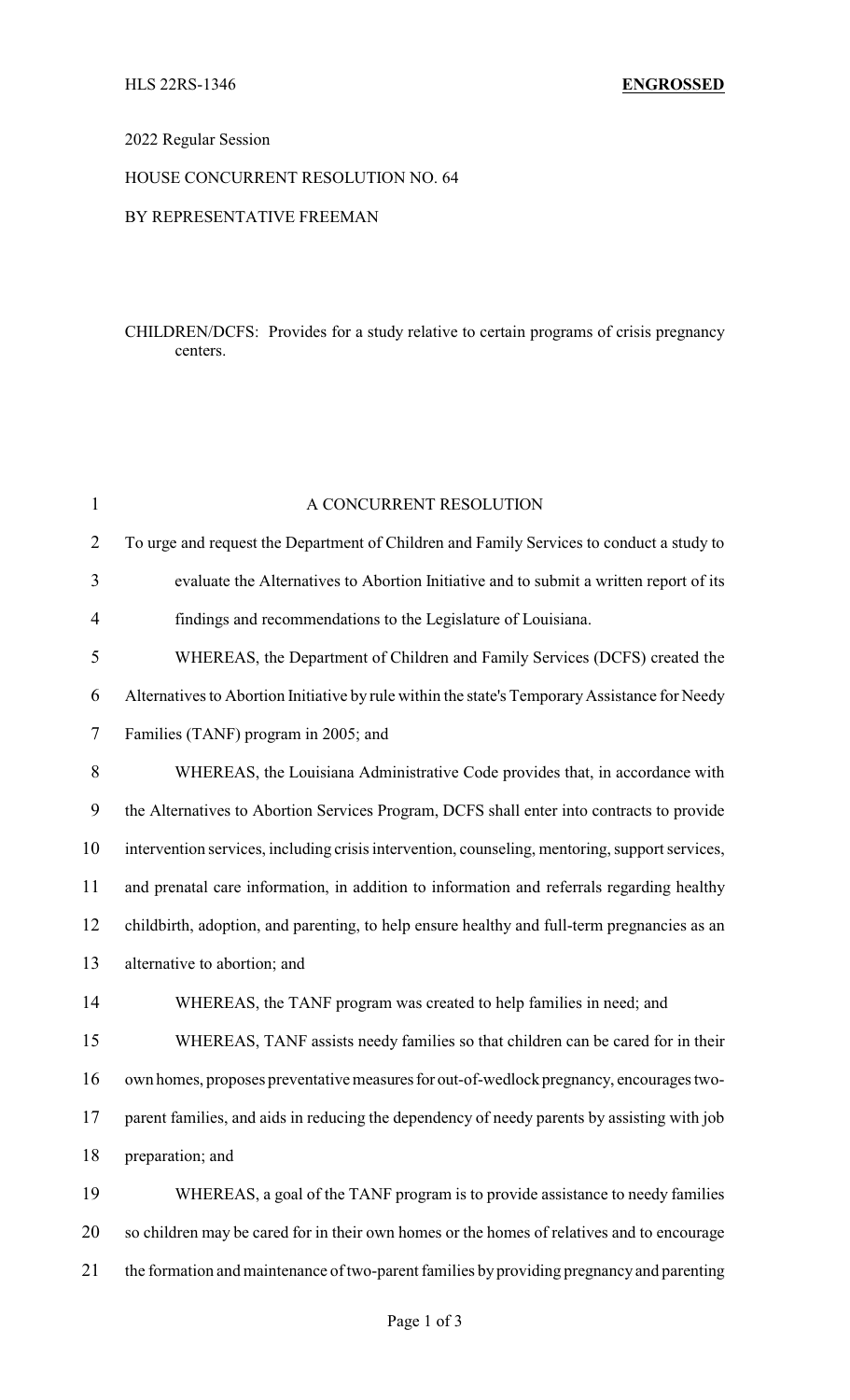#### HLS 22RS-1346 **ENGROSSED**

 support to low-income women, their male partners, and families who are experiencing an unplanned pregnancy; and

 WHEREAS, having information on the financing, contractor performance, and outcomes of the Alternatives to Abortion Initiative from a recent ten-year period will be valuable to the legislature in its efforts to evaluate this program.

 THEREFORE, BE IT RESOLVED that the Legislature of Louisiana does hereby urge and request the Department of Children and Family Services to conduct a study to evaluate the Alternatives to Abortion Initiative.

 BE IT FURTHER RESOLVED that the goal of such study shall be the evaluation of the Alternatives to Abortion Initiative's effectiveness and outcomes, including evidence that the program is primarily serving pregnant women who are seeking abortions, evidence that the abstinence education provided by contractors has measurably delayed the sexual activity of program clients, evidence of an increased number of healthy, full-term, unplanned pregnancies, evidence of improved health and well-being of women experiencing an unplanned pregnancy, and evidence of the program's success in reducing the recurrence of adverse birth outcomes.

17 BE IT FURTHER RESOLVED the study shall include the following information relative to crisis pregnancy centers and the Alternatives to Abortion Initiative:

 (1) The annual amount of funding allocated to the Alternatives to Abortion Initiative from TANF.

 (2) All other sources of funding for the Alternatives to Abortion Initiative and the 22 amount allocated from each source.

 (3) All requests for proposals, responses to requests for proposals, approved or denied, and all contracts awarded or amended.

 (4) All written reports relating to the initiative submitted by contractors and subcontractors to DCFS, including the DCFS and TANF Measures of Success monthly report and Quality Assurance Compliance reports.

 (5) Contractor performance data, including but not limited to the number of clients served, parenting sessions held, individual counseling services held, support service referrals, full-term pregnancies, and abstinence sessions held.